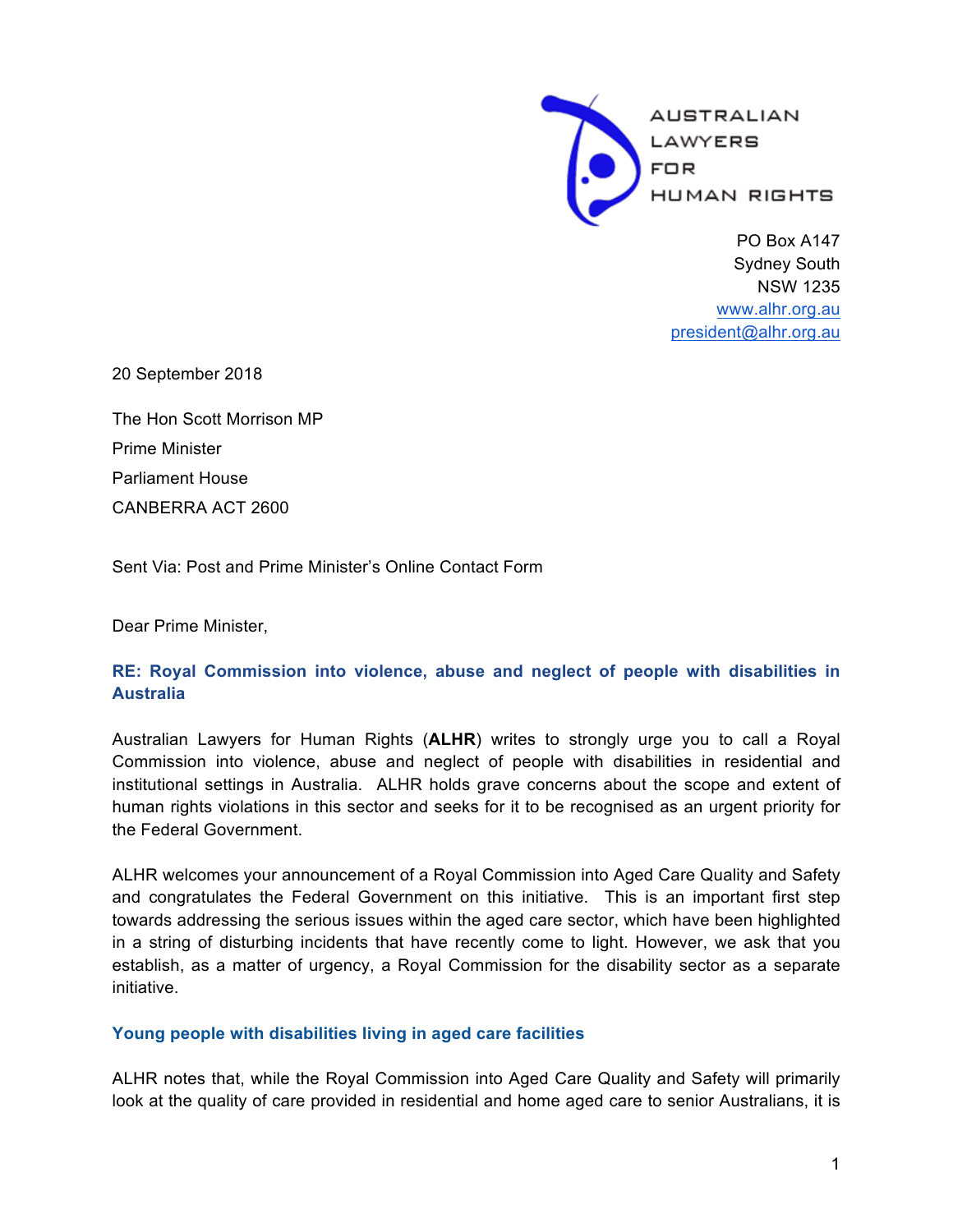also proposed to include young Australians with disabilities living in residential aged care settings. We note that your preliminary position has been to oppose calls for an expansion of the scope of the Royal Commission to encompass all people with disabilities living in residential or institutional care, on the basis of the establishment of the National Disability Insurance Scheme Quality and Safeguards Commission (**NDIS Commission**). While ALHR supports the establishment of the NDIS Commission, we do not consider that it duplicates the role of, or displaces the urgent need for, a Royal Commission in this sector.

ALHR agrees that the accommodation of young Australians with disabilities in residential aged care facilities is an issue of serious and immediate concern. We consider that this practice is in breach of the obligations Australia has assumed by signing and ratifying the Convention on the Rights of Persons with Disabilities (**CRPD**) and breaches the human rights of the people living in this situation. In particular, we draw your attention to Article 19 of the CRPD, which establishes the right for all persons with disability to live independently and be included in the community. Article 19 provides:

> *States Parties to the present Convention recognize the equal right of all persons with disabilities to live in the community, with choices equal to others, and shall take effective and appropriate measures to facilitate full enjoyment by persons with disabilities of this right and their full inclusion and participation in the community, including by ensuring that:*

- *a) Persons with disabilities have the opportunity to choose their place of residence and where and with whom they live on an equal basis with others and are not obliged to live in a particular living arrangement;*
- *b) Persons with disabilities have access to a range of in-home, residential and other community support services, including personal assistance necessary to support living and inclusion in the community, and to prevent isolation or segregation from the community;*
- *c) Community services and facilities for the general population are available on an equal basis to persons with disabilities and are responsive to their needs.*

Article 23 of the Convention on the Rights of the Child (**CRC**) <sup>1</sup> similarly establishes the right of children with disabilities to the enjoyment of a full and decent life in conditions that ensure dignity, promote self reliance and facilitate active participation in the community.

It is now well established that aged care settings, designed for the care of elderly Australians, are inappropriate residential accommodation placements for young Australians. Concerns for young people with disabilities, accommodated in aged care facilities, include exclusion from life

<sup>&</sup>lt;sup>1</sup> UN General Assembly, Convention on the Rights of the Child, 20 November 1989, United Nations, Treaty Series, vol. 1577, p. 3, available at: http://www.refworld.org/docid/3ae6b38f0.html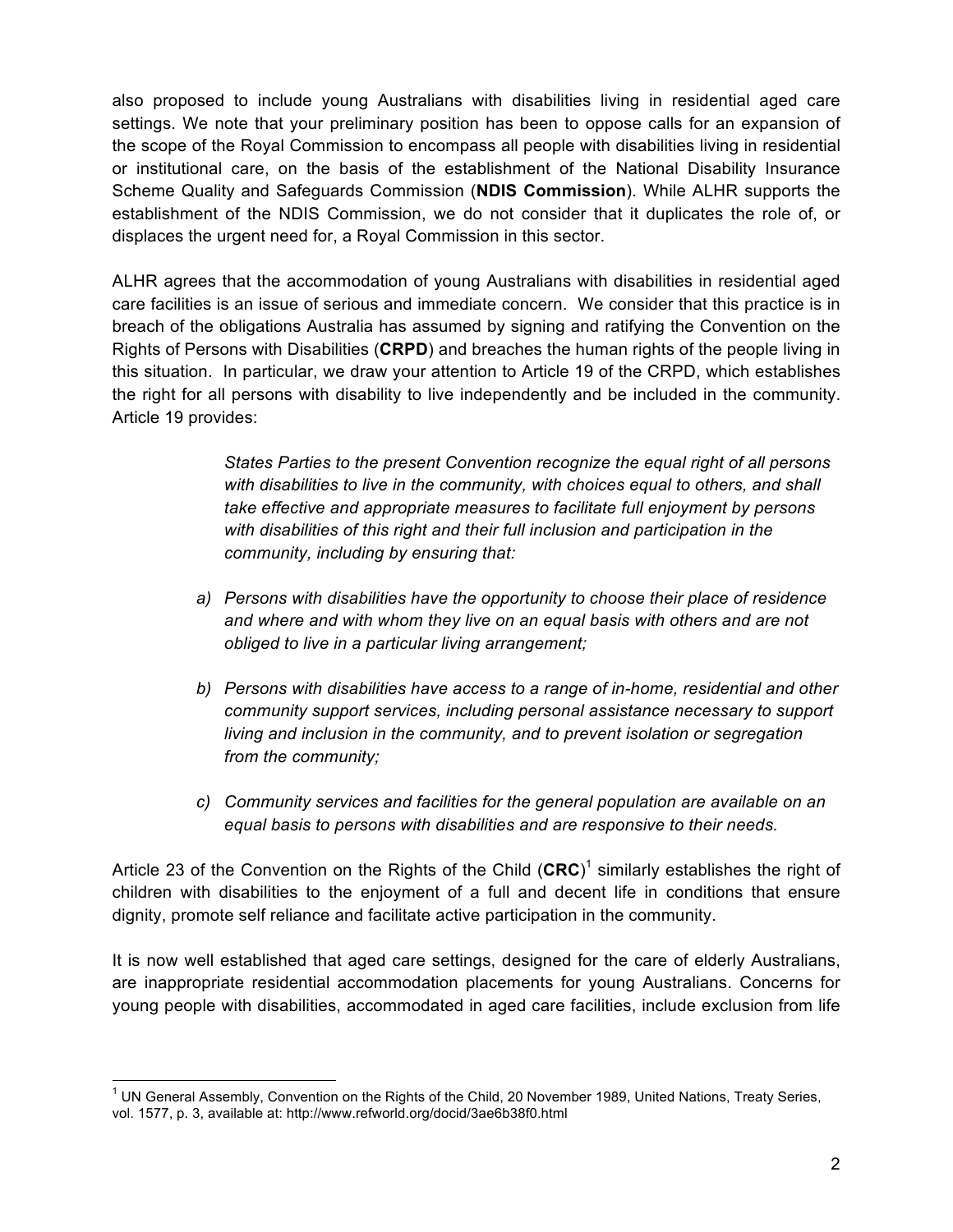in the community, social isolation and limited opportunities for recreation,<sup>2</sup> high levels of unmet need in terms of appropriate rehabilitation and support services, $3$  as well as inadequate training and skills of staff to respond to the specific needs of young people with a disability.

### **The need for a separate Royal Commission into the disability sector**

ALHR strongly asserts that it is not appropriate for issues afflicting the aged care and disability sectors to be addressed in the same Royal Commission, particularly given the grave nature and broad scope of the issues. ALHR considers that the issues facing these sectors, while similar in certain respects, are distinct and must be separately addressed, particularly in light of the current and significant reforms rolling out across the disability sector, including the introduction of the National Disability Insurance Scheme and the National Injury Insurance Scheme.

People with disabilities are more vulnerable to all forms of abuse be it mental, physical or sexual in all settings. Their particular vulnerability may be explained, inter alia, by the following:

- *a) Their inability to hear, move, and dress, toilet, and bath independently increases their vulnerability to intrusive personal care or abuse;*
- *b) Living in isolation from parents, siblings, extended family and friends increases the likelihood of abuse;*
- *c) Should they have communication or intellectual impairments, they may be ignored, disbelieved or misunderstood should they complain about abuse;*
- *d) Parents or others taking care of the child may be under considerable pressure or stress because of physical, financial and emotional issues in caring for their child. Studies indicate that those under stress may be more likely to commit abuse;*
- e) *Children with disabilities are often wrongly perceived as being non-sexual and not having an understanding of their own bodies and, therefore, they can be targets of abusive people, particularly those who base abuse on sexuality.<sup>4</sup>*

A 2015 Senate inquiry explored violence, abuse and neglect against people with disability in institutional and residential settings, including the gender and age related dimensions, and the particular situation of Aboriginal and Torres Strait Islander people with disability, and culturally

<sup>&</sup>lt;sup>2</sup> Winkler, D., Farnworth, L., Sloan, S., Brown, T., & Callaway, L. (2010). Comparison of People With ABI Living in Two Accommodation Settings: Shared Supported Accommodation and Residential Aged Care. *Brain Impairment*, 11(3), 313-325. doi:10.1375/brim.11.3.313; Winkler Dianne, Farnworth Louise Sloan Sue (2006) People under 60 living in aged care facilities in Victoria. Australian Health Review 30, 100-108. https://doi.org/10.1071/AH060100.<br><sup>3</sup> Foster, M., Fleming, J., & Tilse, C. (2007). Council of Australian Governments' (COAG) Initiative for With Disability in Residential Aged Care: What Are the Issues for Acquired Brain Injury? *Brain Impairment,* 8(3), 312- 322. doi:10.1375/brim.8.3.31; Reilly Kate Pryor Julie (2002) Young people with brain injury in nursing homes: not the

best option!. *Australian Health Review* 25, 46-51. https://doi.org/10.1071/AH0200462;<br><sup>4</sup> United nations Committee on the Rights of the Child General Comment no. 9 Forty-third session

Geneva, 11 – 29 September 2006 CRC/C/GC/9 27 February 2007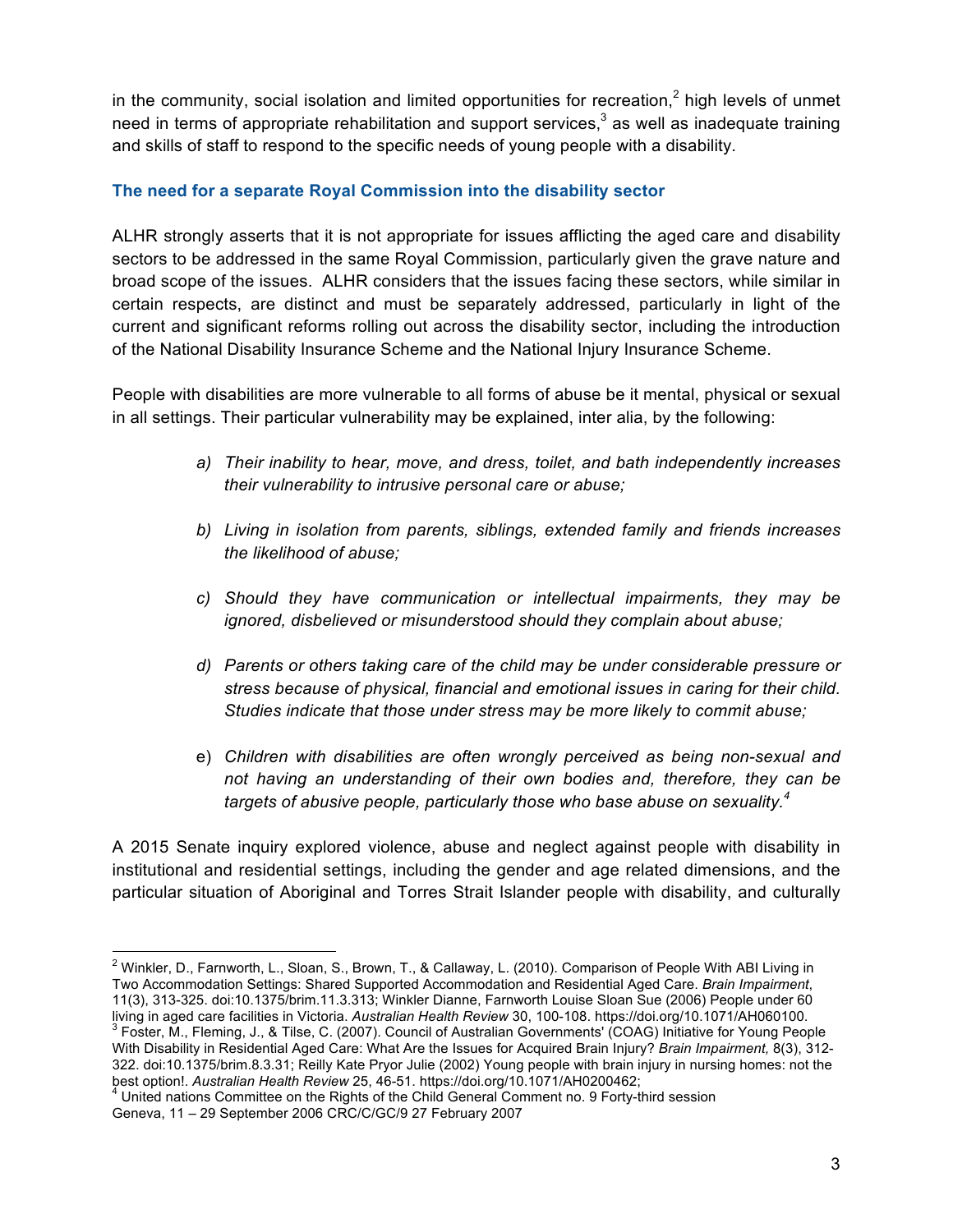and linguistically diverse people with disability. The findings of this inquiry were sobering, with the Committee noting:<sup>5</sup>

*This inquiry heard highly distressing personal accounts from many people with disability. The inquiry also heard from dedicated family members and advocates speaking on behalf of loved ones, some of whom died as a result of violence or neglect.*

This inquiry culminated in a Report, published in November 2015, which documented unacceptably high rates of violence, abuse and neglect of people with disability and noted: $6^{\circ}$ 

*The committee finds that violence, abuse and neglect of people with disability is both widespread and takes many forms… the situation for people with disability is unacceptable…*

In response, the first recommendation included in this Report was that a Royal Commission into violence, abuse and neglect of people with disability be called, with terms of reference to be determined in consultation with people with disability, their families and supporters and disability organisations. The Senate proposed that a Royal Commission should be established to conduct a more thorough investigation of instances of violence, abuse and neglect of people with disability and capture the full scale of violence, abuse and neglect of people with disability and the toll this has had on individuals and their families. The Senate recommended that the Royal Commission should have investigative powers and be funded and empowered to visit institutions.7

On 27 March 2017 an ABC Four Corners report also documented the abuse and neglect of people living with a disability in taxpayer-funded group homes and disability accommodation and reinforced the findings of the Senate inquiry.

ALHR notes with significant concern that this recommendation was issued almost three years ago and yet this Royal Commission is still to be called. his is so, notwithstanding the continued and vigorous advocacy by civil society for a Royal Commission to be established.<sup>8</sup>

ALHR also considers it relevant that the Federal Government is currently within the three year timeframe for the implementation of the United Nation's Optional Protocol to the Convention

 <sup>5</sup> Commonwealth of Australia (2015). *Violence, abuse and neglect against people with disability in institutional and residential settings, including the gender and age related dimensions, and the particular situation of Aboriginal and Torres Strait Islander people with disability, and culturally and linguistically diverse people with disability. Senate*<br>Community Affairs References Committee, xxvi.<br>
<sup>8</sup> Commanus 1th of April 1994 1994 1995 1999 1999 19

Commonwealth of Australia (2015). *Violence, abuse and neglect against people with disability in institutional and residential settings, including the gender and age related dimensions, and the particular situation of Aboriginal and Torres Strait Islander people with disability, and culturally and linguistically diverse people with disability. Senate*<br>Community Affairs References Committee, xxvi.

Commonwealth of Australia (2015). *Violence, abuse and neglect against people with disability in institutional and residential settings, including the gender and age related dimensions, and the particular situation of Aboriginal and Torres Strait Islander people with disability, and culturally and linguistically diverse people with disability*. Senate Community Affairs References Committee, 268.<br><sup>8</sup> In June 2017, 163 civil society organisations and 383 individuals wrote to the Federal Government collectively

reiterating the demand for a Royal Commission: https://fpdn.org.au/media-release-163-civil-society-organisationscall-on-prime-minister-to-announce-a-royal-commission-into-disability-violence/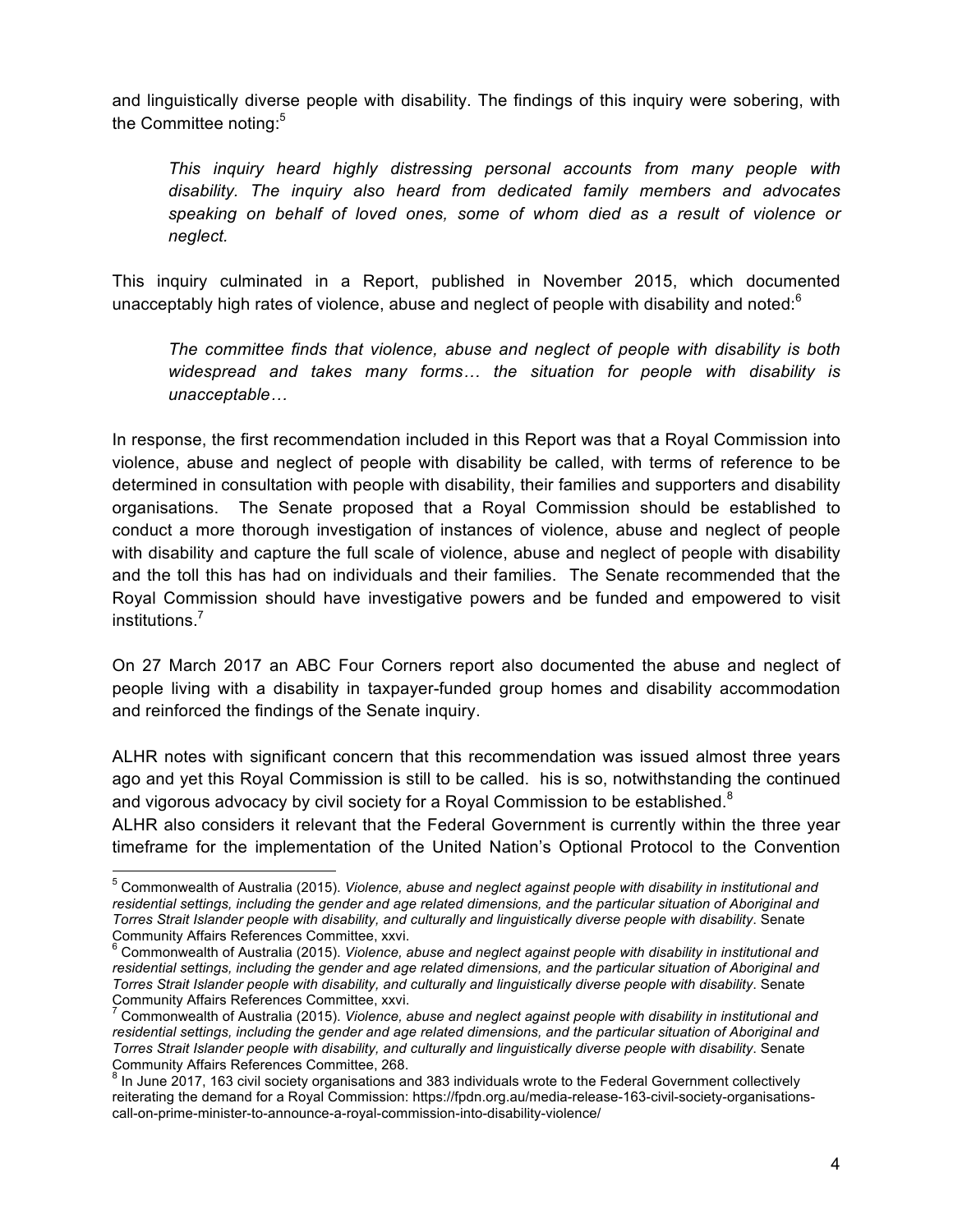against Torture (**OPCAT**) in Australia. ALHR considers that imminently calling Royal Commissions into both the aged care and disability sectors would be particularly timely, in developing an accurate understanding of the nature and scope of human rights concerns in these sectors, to inform the work of the Australian National Preventive Mechanisms (**NPMs**) under OPCAT.

#### **Conclusion**

Children and young people with disabilities are three times more likely to experience abuse than children without a disability. A Senate inquiry has revealed ongoing systemic failures by government and service providers to notify families and report matters of violence and abuse to police. This not only consistently denies people with disability access justice, it also denies victims support and protection, and instead reinforces and increases their vulnerability.

Australians living with a disability have a right to feel safe and secure in their home environment and to be free from abuse, exploitation and violence. It is clear that in many cases, this is simply not happening and their human rights are being violated at every point in the care and justice systems.

ALHR therefore asks you to call a Royal Commission into violence, abuse and neglect of people with disabilities in residential and institutional settings as an urgent priority. We propose that the scope of this Royal Commission should include young people with disabilities in residential aged care facilities, along with people with disabilities of all ages living in a full range of residential and institutional settings, including but not limited to specialist disability accommodation, boarding houses, group homes, institutions, forensic disability services and mental health facilities.

We look forward to receiving your reply.

Yours faithfully

**Kerry Weste**, President, ALHR president@alhr.org.au

**Jarrah Ekstein** Vice President, ALHR vicepresident@alhr.org.au